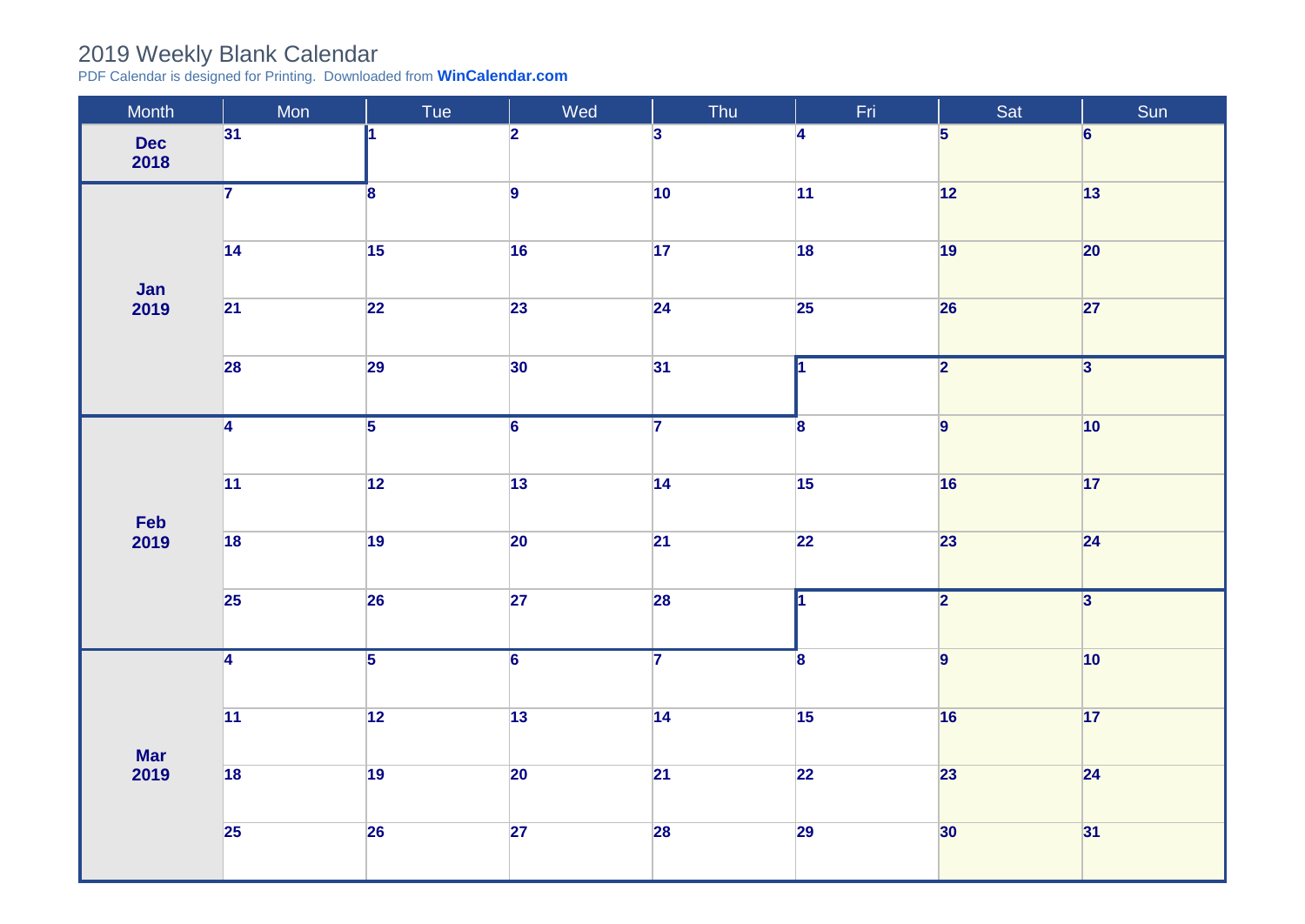| Month                            | Mon                     | Tue                     | Wed                     | Thu                     | Fri             | Sat                     | Sun            |
|----------------------------------|-------------------------|-------------------------|-------------------------|-------------------------|-----------------|-------------------------|----------------|
| Apr<br>2019                      | 1                       | $\overline{\mathbf{2}}$ | $\overline{\mathbf{3}}$ | 4                       | $\overline{5}$  | $6\phantom{a}$          | 7              |
|                                  | $\overline{\mathbf{8}}$ | $\overline{9}$          | $ 10\rangle$            | 11                      | 12              | 13                      | 14             |
|                                  | 15                      | 16                      | 17                      | 18                      | 19              | 20                      | 21             |
|                                  | $\overline{22}$         | 23                      | $\overline{24}$         | $\overline{25}$         | 26              | 27                      | 28             |
|                                  | 29                      | 30                      | l1                      | $\overline{2}$          | $\overline{3}$  | $\overline{4}$          | $\overline{5}$ |
|                                  | $\overline{6}$          | $\overline{7}$          | $\overline{\mathbf{8}}$ | $\overline{9}$          | $ 10\rangle$    | 11                      | $\boxed{12}$   |
|                                  | $\boxed{13}$            | 14                      | $\overline{15}$         | 16                      | 17              | 18                      | 19             |
| May<br>2019                      | 20                      | $\overline{21}$         | 22                      | 23                      | $\overline{24}$ | 25                      | 26             |
|                                  | 27                      | 28                      | 29                      | 30                      | 31              |                         | $\overline{2}$ |
| $\frac{\text{Jun}}{\text{2019}}$ | $\overline{\mathbf{3}}$ | $\overline{4}$          | $\overline{5}$          | $\overline{6}$          | $\overline{7}$  | $\overline{\mathbf{8}}$ | $\vert$ 9      |
|                                  | 10                      | 11                      | $\overline{12}$         | $\boxed{13}$            | 14              | 15                      | 16             |
|                                  | $\overline{17}$         | $\overline{18}$         | 19                      | $\overline{20}$         | $\overline{21}$ | 22                      | 23             |
|                                  | 24                      | 25                      | 26                      | 27                      | <b>28</b>       | 29                      | 30             |
| $\frac{\mathsf{Jul}}{2019}$      | $\vert$ 1               | $\overline{2}$          | $\overline{3}$          | $\overline{\mathbf{4}}$ | $\overline{5}$  | $\overline{6}$          | $\overline{7}$ |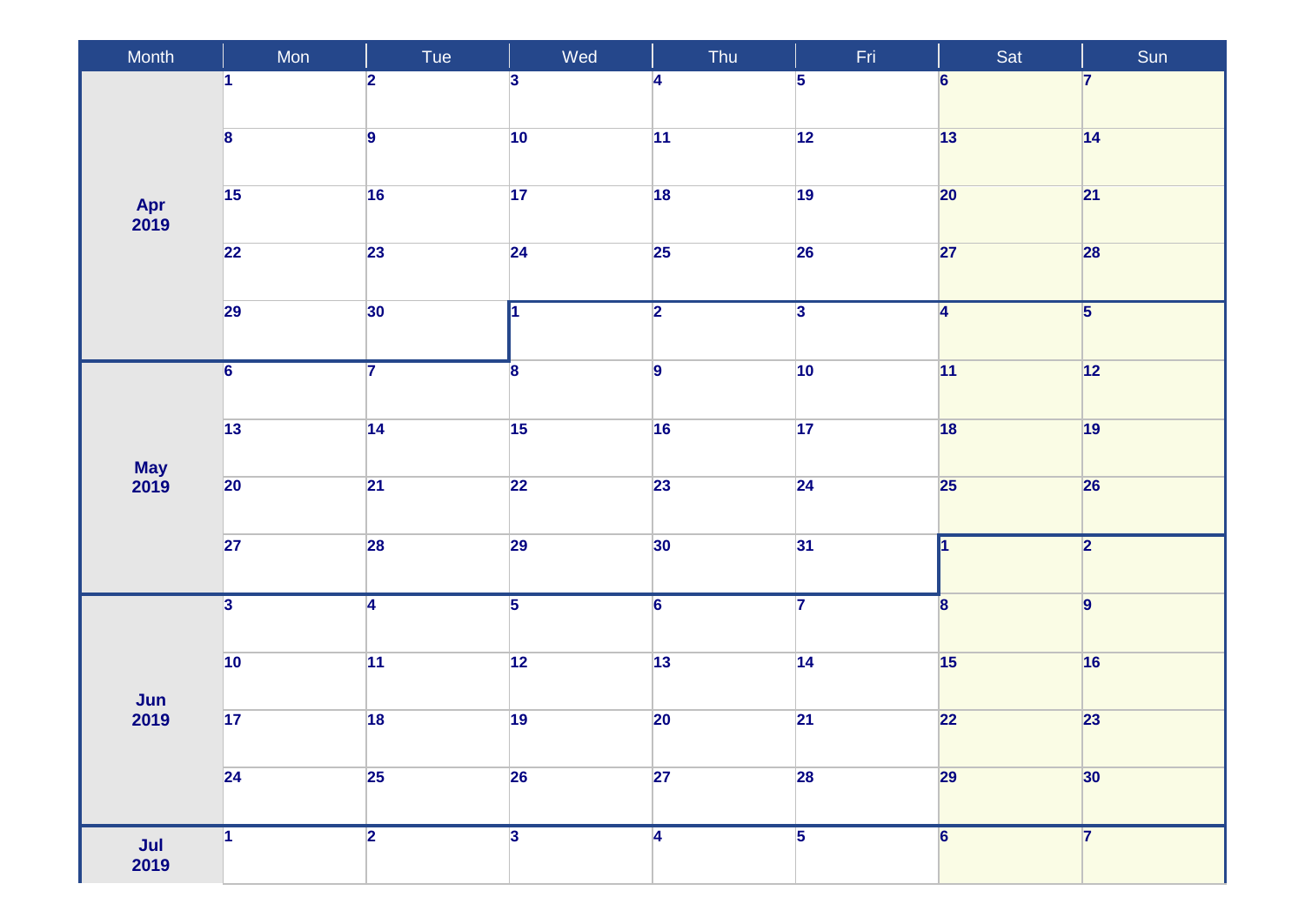| Month       | Mon             | Tue                     | Wed                     | Thu                     | Fri            | Sat                     | Sun             |
|-------------|-----------------|-------------------------|-------------------------|-------------------------|----------------|-------------------------|-----------------|
|             | 8               | $\overline{9}$          | 10                      | 11                      | 12             | 13                      | 14              |
|             | $\overline{15}$ | 16                      | 17                      | 18                      | 19             | 20                      | 21              |
|             | 22              | 23                      | $\overline{24}$         | $\overline{25}$         | 26             | 27                      | 28              |
|             | 29              | 30                      | 31                      |                         | $\overline{2}$ | $\overline{\mathbf{3}}$ | $\overline{4}$  |
|             | $\overline{5}$  | $\overline{6}$          | $\overline{\mathbf{7}}$ | $\overline{\mathbf{8}}$ | $\overline{9}$ | $ 10\rangle$            | 11              |
|             | $\overline{12}$ | 13                      | 14                      | $\overline{15}$         | 16             | 17                      | 18              |
| Aug<br>2019 | 19              | $\overline{20}$         | $\overline{21}$         | $\overline{22}$         | 23             | 24                      | 25              |
|             | 26              | 27                      | <b>28</b>               | 29                      | 30             | 31                      | 1               |
| Sep<br>2019 | $\overline{2}$  | $\overline{\mathbf{3}}$ | $\overline{4}$          | $\overline{5}$          | $\overline{6}$ | $\overline{7}$          | 8               |
|             | $\overline{9}$  | $ 10\rangle$            | 11                      | $\boxed{12}$            | 13             | 14                      | 15              |
|             | $\overline{16}$ | 17                      | $\overline{18}$         | 19                      | $ 20\rangle$   | 21                      | 22              |
|             | 23              | 24                      | 25                      | 26                      | 27             | 28                      | 29              |
|             | 30              |                         | $\overline{2}$          | $\overline{\mathbf{3}}$ | 4              | $\overline{\mathbf{5}}$ | $6\overline{6}$ |
| Oct<br>2019 | 7               | $\boldsymbol{8}$        | $\overline{9}$          | $ 10\rangle$            | 11             | 12                      | 13              |